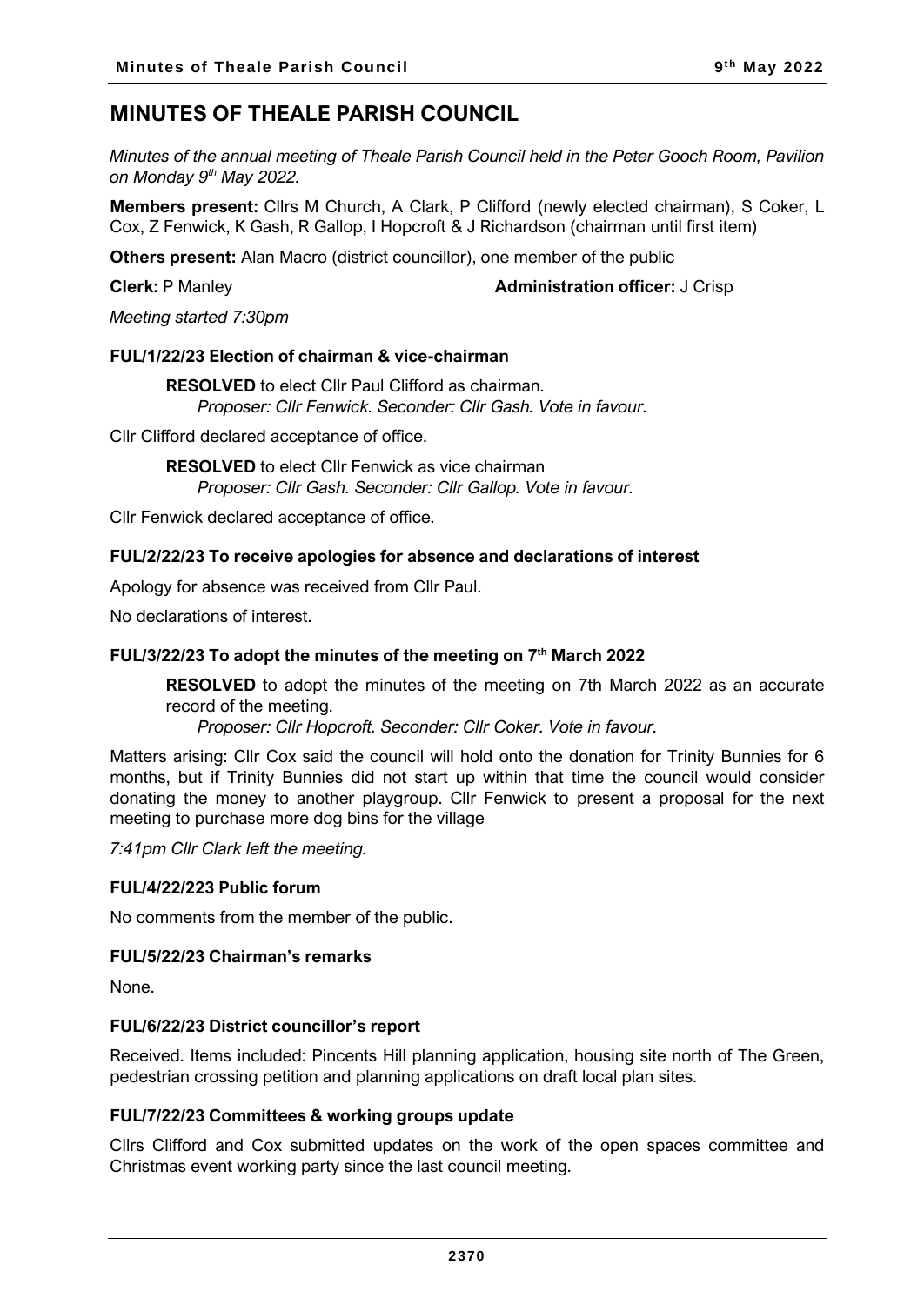## **FUL/8/22/23 To respond to planning and licence applications and appeals received since the last meeting**

| 22/00691/RESMAJ                                     | Application for approval of reserved matters (appearance,<br>landscaping, layout and scale) following outline planning<br>permission 15/02842/OUTMAJ (allowed on appeal) - Outline<br>application for Residential development of up to 325 houses and<br>apartments (including 70 extra-care units) with associated access,<br>parking, amenity space and landscaping. All matters reserved. | Lakeside<br>The Green<br>Ridgepoint<br>Homes                        |  |
|-----------------------------------------------------|----------------------------------------------------------------------------------------------------------------------------------------------------------------------------------------------------------------------------------------------------------------------------------------------------------------------------------------------------------------------------------------------|---------------------------------------------------------------------|--|
|                                                     | No objections [comments submitted prior to meeting]                                                                                                                                                                                                                                                                                                                                          |                                                                     |  |
| 22/00693/RESMAJ                                     | Application for approval of reserved matters (appearance,<br>landscaping, layout and scale) following outline planning<br>permission 15/02842/OUTMAJ (allowed on appeal) - Outline<br>application for Residential development of up to 325 houses and<br>apartments (including 70 extra-care units) with associated access,<br>parking, amenity space and landscaping. All matters reserved. | Lakeside<br>The Green<br>Ridgepoint<br>Homes                        |  |
|                                                     | No objections [comments submitted prior to meeting]                                                                                                                                                                                                                                                                                                                                          |                                                                     |  |
| 22/00811/HOUSE                                      | 1st-floor infill above the existing converted garage, stepping<br>forward at first floor to create a open porch area. Removal of<br>conservatory and replacement with brick built single-storey that is<br>smaller than the original conservatory.                                                                                                                                           | 15 Cavalier<br>Close<br>RG7 5DJ<br>Mr & Mrs<br><b>Brown</b>         |  |
|                                                     | No objections [comments submitted prior to meeting]                                                                                                                                                                                                                                                                                                                                          |                                                                     |  |
| 22/00815/FULEXT                                     | Section 73: Variation of Condition 2 (Approved Plans) of<br>previously approved application 18/03209/FULEXT: Demolition of<br>existing building and construction of 15 no.dwellings, 2no. retail<br>units (use Class A1/A2/A3), associated access, parking and<br>landscaping.                                                                                                               | Former 19 &<br>19a<br><b>High Street</b><br>TA Fisher &<br>Sons Ltd |  |
| No objections [comments submitted prior to meeting] |                                                                                                                                                                                                                                                                                                                                                                                              |                                                                     |  |
| 21/02838/FULD                                       | Demolition of former commercial unit and erection of a<br>commercial unit (use class E), 6 dwellings including parking, bins<br>and landscaping                                                                                                                                                                                                                                              | Theale<br>Motor Ltd<br>Church St                                    |  |
|                                                     | Amended design submitted                                                                                                                                                                                                                                                                                                                                                                     | <b>Red Line</b><br><b>Land Theale</b><br>Ltd                        |  |
| Objection, on the same grounds as previously, ie    |                                                                                                                                                                                                                                                                                                                                                                                              |                                                                     |  |
| a<br>b<br>С<br>d<br>е<br>f<br>g                     | loss of light to neighbouring properties<br>inadequate parking provision<br>lack of clarity about bin storage and how bins will be collected<br>not in keeping with the street scene<br>inadequate amenity space for residents<br>overlooking of gardens on Station Road<br>inappropriate development in proximity to a Conservation Area and listed buildings.                              |                                                                     |  |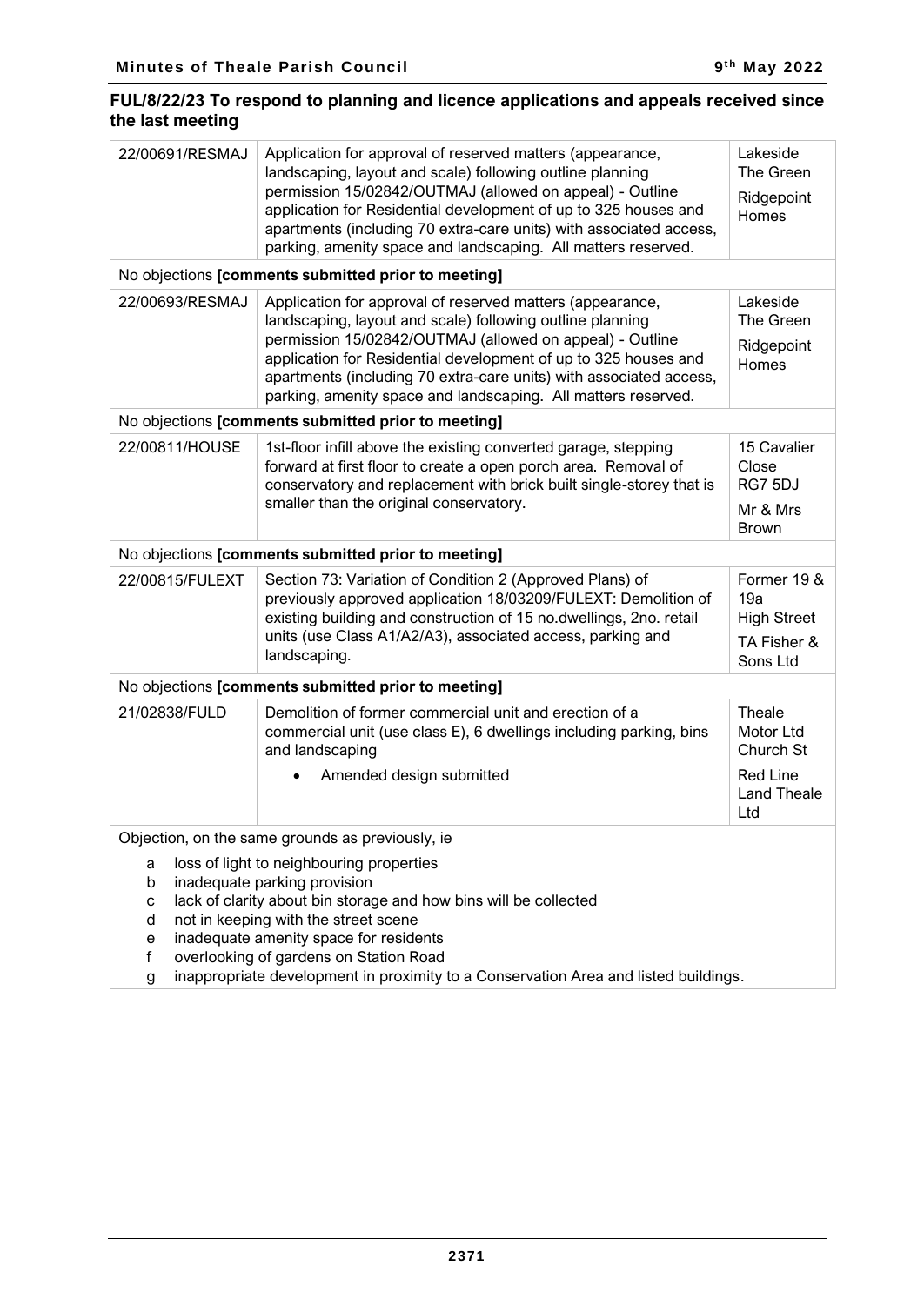| 22/00146/RESMAJ<br>Section 73 application for variation of (condition 2) to allow for 9<br>Lakeside<br>dwellings, condition 3 (vary the phasing plan), condition 4<br>The Green<br>(materials), condition 9 (levels), condition 11 (landscaping),<br>Ridgepoint<br>condition 14 (vehicle parking & turning) following grant of planning<br>Homes<br>permission 20/00663/RESMAJ - Approval of reserved matters<br>application for phase 1 (of the development, which is for 7<br>dwellings located off St Ives Close, details include access,<br>appearance, landscaping, layout and scale) following Outline<br>Permission Allowed on Appeal 15/02842/OUTMAJ<br>(APP/W0340/W/16/3159722) - Outline application for Residential<br>development of up to 325 houses and apartments (including 70<br>extra-care units) with associated access, parking, amenity space<br>and landscaping. All matters reserved.<br>Amended site plan to show the following changes:<br>changes to the parking layout<br>a link from the access road to the lake perimeter walk.<br>$\bullet$ |  |  |
|---------------------------------------------------------------------------------------------------------------------------------------------------------------------------------------------------------------------------------------------------------------------------------------------------------------------------------------------------------------------------------------------------------------------------------------------------------------------------------------------------------------------------------------------------------------------------------------------------------------------------------------------------------------------------------------------------------------------------------------------------------------------------------------------------------------------------------------------------------------------------------------------------------------------------------------------------------------------------------------------------------------------------------------------------------------------------|--|--|
| Objection on the following grounder                                                                                                                                                                                                                                                                                                                                                                                                                                                                                                                                                                                                                                                                                                                                                                                                                                                                                                                                                                                                                                       |  |  |

Objection, on the following grounds:

- 1. Concerns over the use of St Ives Close for access, both during construction and upon completion. The road can only just cope with current residents' use and refuse lorries struggle to exit onto the main road safely.
- 2. Loss of trees, including ones recently planted or planted with personal significance.
- 3. Design of proposed development out of keeping with surrounding buildings, especially the site is on the border of an Area of Outstanding Natural Beauty and Conservation Area.
- 4. Development is too large and congested for the size of the area. The proposed 'doubling' of car parking spaces is evidence of this.
- 5. St Ives Close residents' distress over the character of their road. Residents who participated in the parish council's public forum bewailed the loss of their peaceful neighbourhood and quiet road.
- 6. No mention of improvements to village infrastructure to cope with increased demand expected from development.

| 22/01063/FULD | The proposal consists of a first floor extension on no46, and the<br>total refurbishment of both 44 and 46. The extension will<br>accommodate a new room, altering the typology of 46 from one<br>bedroom house to a two bedroom house. On 44 the existing<br>ground floor extension shape will be normalized too. | 44 & 46<br>High St<br>RG7 5AN<br>W Cumber &<br>Son (Theale)<br>Ltd |
|---------------|--------------------------------------------------------------------------------------------------------------------------------------------------------------------------------------------------------------------------------------------------------------------------------------------------------------------|--------------------------------------------------------------------|
|               |                                                                                                                                                                                                                                                                                                                    |                                                                    |

Objection to the removal of the chimney. The existing chimney contribute to the character of the building and the street scene. The parish council worries that, by removing the chimney, this may set a precedent for further alterations to other buildings on the High Street which, taken as a whole, will harm the High Street's character.

**RESOLVED** to submit responses as listed above.

*Proposer: Cllr Cox. Seconder: Cllr Richardson. Vote in favour.*

## **FUL/9/22/23 To note West Berkshire Council planning decisions for Theale parish since the last meeting.**

| 22/00221/CLASSM | Application to determine if prior approval is<br>required for a proposed: Conversion of<br>office into 1 no. studio flat. Including<br>demolition of existing internal walls and<br>erection of new internal walls. | 27a High Street<br>RG7 5AH<br>Mr George<br>Lovering | Required<br>& granted |
|-----------------|---------------------------------------------------------------------------------------------------------------------------------------------------------------------------------------------------------------------|-----------------------------------------------------|-----------------------|
|-----------------|---------------------------------------------------------------------------------------------------------------------------------------------------------------------------------------------------------------------|-----------------------------------------------------|-----------------------|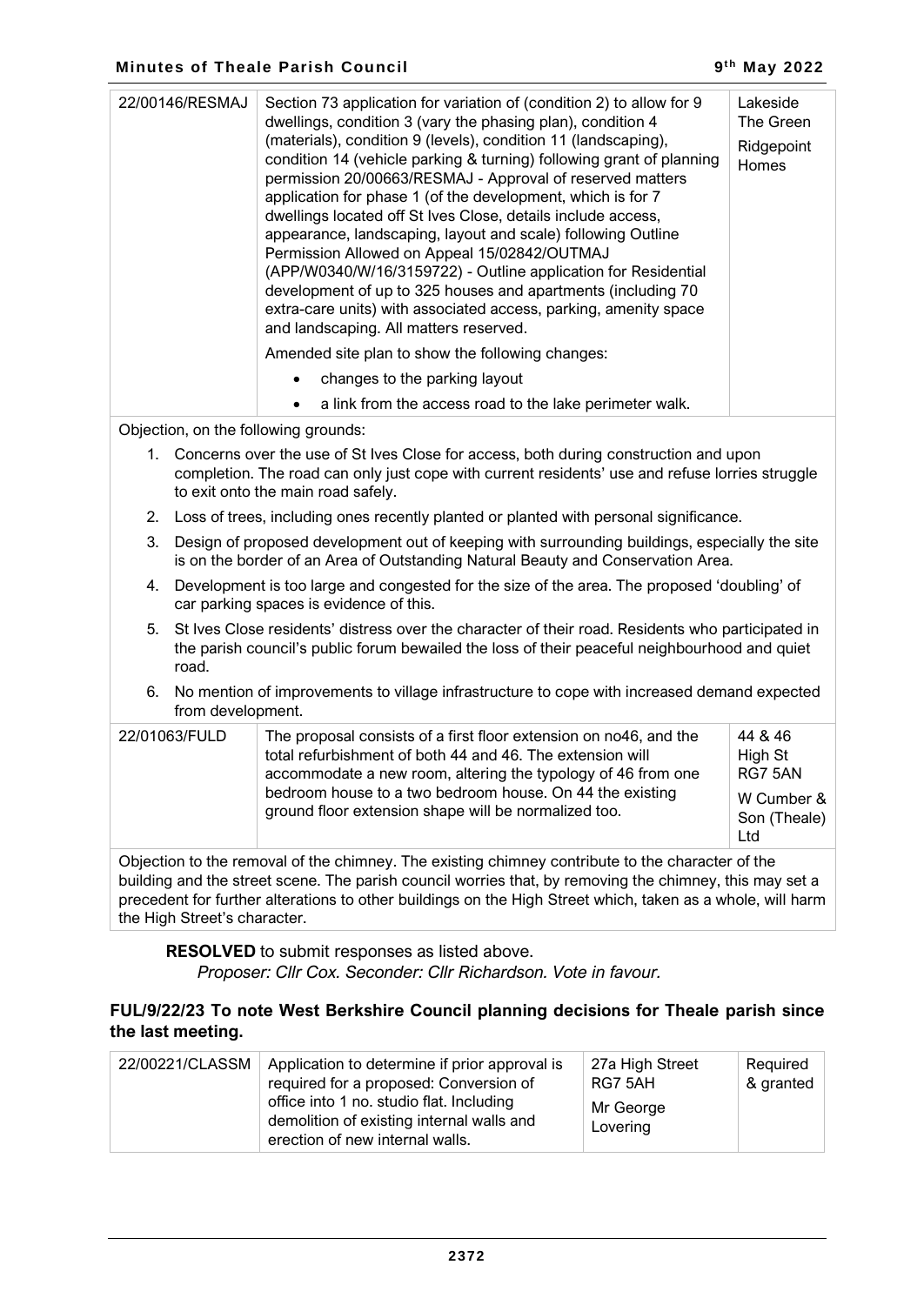| 22/00395/FUL    | Construction of a Muga outdoor ball court.<br>Construction of a new car park.<br>Construction of external air source heat<br>pump compound                                                                                                                                                                                                     | Former primary<br>school<br>RG7 5BZ<br>West Berkshire<br>Council         | Granted                |
|-----------------|------------------------------------------------------------------------------------------------------------------------------------------------------------------------------------------------------------------------------------------------------------------------------------------------------------------------------------------------|--------------------------------------------------------------------------|------------------------|
| 22/00762/TELE28 | Notification under the Electronic<br>Communications Code (Conditions and<br>Restrictions) Regulations 2003 (As<br>Amended) to utilise Permitted Development<br>Rights: The removal and replacement of 3<br>Antennas with 3 new antennas and<br>associated ancillary development works<br>thereto.                                              | Telecommunication<br>mast<br><b>High Street</b><br>Comerstone            | <b>Not</b><br>required |
| 22/00304/FUL    | The proposals on the 10th hole require<br>netting adjacent to the tee in order to<br>prevent golf balls straying into a nearby third<br>party property. In addition a planting plan<br>has been proposed which in time will reduce<br>the visual impact of the net and in time may<br>even render the netting unnecessary. No<br>change of use | Theale Golf Centre<br><b>North Street</b><br>RG7 5EX<br>Theale Golf Club | Granted                |

## **FUL/10/22/23 To approve Cllr Macro's draft Members' Bid application**

**RESOLVED** to approve Cllr Macro's draft Members' Bid application for a grant towards 50% of the cost of the path between the churchyard and tarmac path, as part of the play area build.

*Proposer: Cllr Gash. Seconder: Cllr Fenwick. Vote of 6 in favour with 3 abstentions. Cllr Coker asked that it be minuted he was not against the proposal but had not been able to review the application in advance of the meeting as he was missed off the distribution list for this document.*

## **FUL/11/22/23 To authorise payments as listed on payment schedule 577 dated 4 th April 2022**

**RESOLVED** to authorise payments as listed on payment schedule 577 dated 4<sup>th</sup> April to a total of £7,656.33.

*Proposer: Cllr Cox. Seconder: Cllr Gash. Vote in favour.*

## **FUL/12/22/23 To authorise payments as listed on payment schedule 578 dated 9th May 2022**

**RESOLVED** to authorise payments as listed on payment schedule 578 dated 9<sup>th</sup> May 2022 with one amendment (as signed by Cllr Clifford).

*Proposer: Cllr Gallop. Seconder: Cllr Gash. Vote in favour.*

*[Post-meeting note: As further mistakes were discovered by the parish office after the above resolutions were made, the parish office issued an amended payment schedule 578, which was duly signed by the chairman.]*

## **FUL/13/22/23 To review the standing orders**

It was suggested that

- a section 4 be amended to clarify that the council only can change the membership of committees
- b section 18.d.iii have the phrase '…in a local newspaper and in…' removed.

**RESOLVED** to accept the standing orders subject to the above amendments. *Proposer: Cllr Cox. Seconder: Cllr Richardson. Vote in favour.*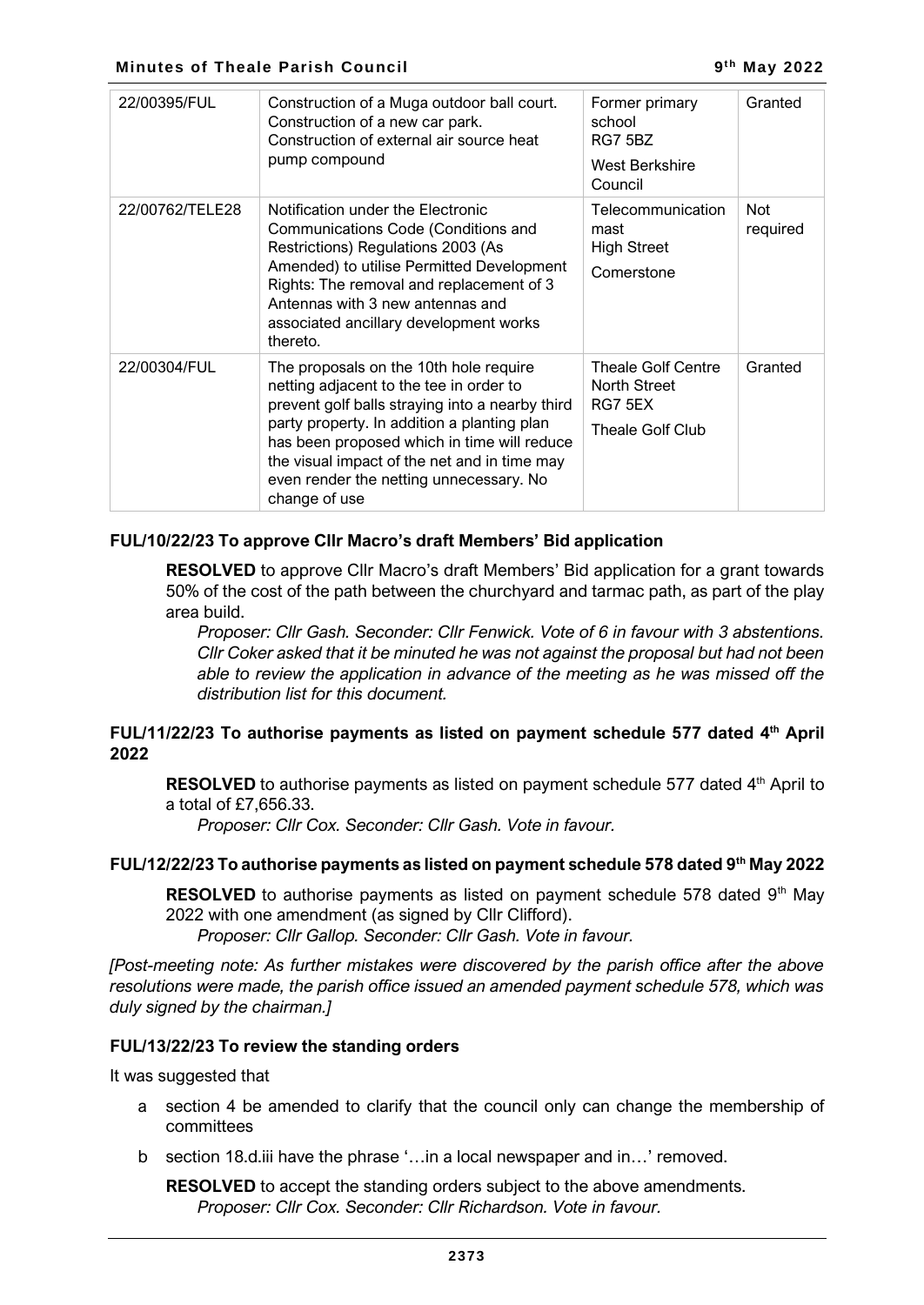#### **FUL/14/22/23 To review the financial regulations**

**RESOLVED** to accept the financial regulations without amendments. *Proposer: Cllr Gallop. Seconder: Cllr Fenwick. Vote in favour.*

#### **FUL/15/22/23 To review the code of conduct**

**RESOLVED** to accept the code of conduct without amendments. *Proposer: Cllr Richardson. Seconder: Cllr Fenwick. Vote in favour.*

#### **FUL/16/22/23 To review the staffing committee terms of reference**

**RESOLVED** to accept the staffing committee terms of reference without amendments. *Proposer: Cllr Gash. Seconder: Cllr Hopcroft. Vote in favour.*

#### **FUL/17/22/23 To review the finance committee terms of reference**

It was suggested that, in 1.2, the phrase '…every two months or…' be removed.

**RESOLVED** to accept the finance committee terms of reference subject to the above amendment.

*Proposer: Cllr Fenwick. Seconder: Cllr Gallop. Vote in favour.*

#### **FUL/18/22/23 To review the open spaces committee terms of reference**

**RESOLVED** to accept the open spaces committee terms of reference without amendments.

*Proposer: Cllr Gallop. Seconder: Cllr Gash. Vote in favour.*

The suggestion of a separate committee or a sub-committee focussed on interacting with the open spaces' sports teams was mooted. Cllr Clifford suggested this be included on the agenda of the next open spaces committee meeting.

#### **FUL/19/22/23 To review the planning committee terms of reference**

**RESOLVED** to accept the planning committee terms of reference without amendments. *Proposer: Cllr Fenwick. Seconder: Cllr Gallop. Vote in favour.*

#### **FUL/20/22/23 To agree committee memberships**

- a Staffing committee: Cllrs Clifford, Coker, Fenwick & Gash.
- b Finance committee: Cllrs Clifford, Fenwick, Gallop & Hopcroft.
- c Planning committee: none.
- d Open spaced committee: all councillors.

**RESOLVED** to elect members to the council's committees as outlined above. *Proposer: Cllr Richardson. Seconder: Cllr Fenwick. Vote in favour.*

It was suggested the council re-elect members to the planning committee if either of the absent councillors expressed an interest in joining.

#### **FUL/21/22/23 To elect members as representatives to outside bodies**

- a AWE Local Liaison Committee: Cllr Coker.
- b Theale Rail Sidings Liaison Committee: Cllr Cox.
- c Dr Ellerton's Charity: Cllr Hopcroft.
- d Theale Village Hall Committee: Cllrs Clark & Gallop.
- e Neighbourhood Action Group: Cllrs Clark & Richardson.